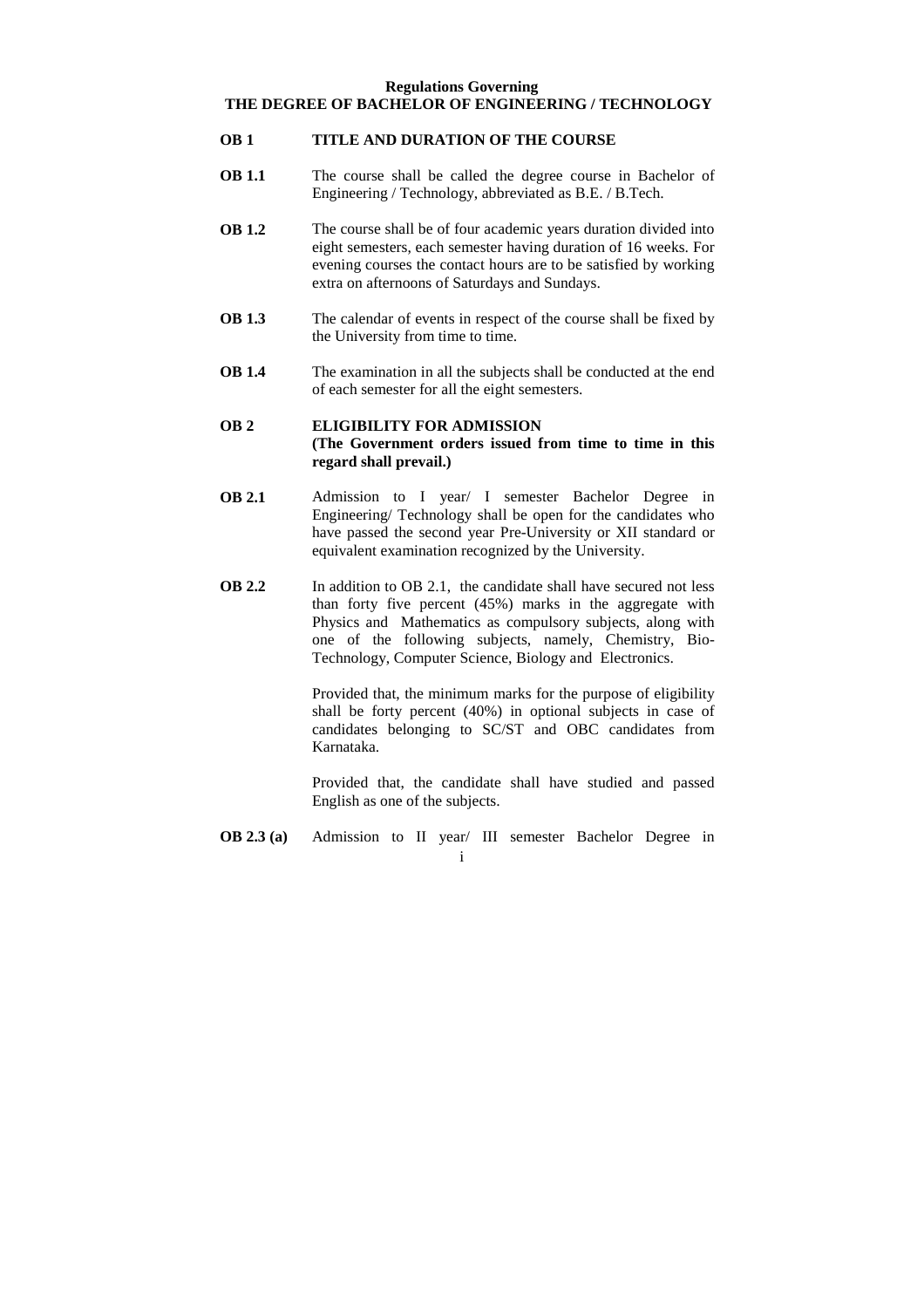Engineering/ Technology (Lateral Entry) shall be open to the candidates who are holders of a diploma or equivalent qualification as recognized by University who have secured not less than forty five percentage (45%) marks in the final year examination (fifth and sixth semesters) in the appropriate branch of engineering.

Provided that, in case of SC/ST and OBC candidates from Karnataka, the minimum marks for eligibility shall be forty percent (40%).

Provided further that, all the candidates seeking lateral entry shall also clear prescribed bridge courses as specified by the University.

## **OB 2.3 (b)** Admission to Evening Course shall be open to a candidate

i) who on the first day of the term notified by the University for the year of admission has not less than one-year professional experience in the branch of engineering / technology, in which the candidate holds a diploma, after passing diploma course.

Explanation: Professional experience means employment on regular basis

- a. in Government, Government undertaking, Public Sector undertaking, Corporations or
- b. in a private company registered under the Directorate of Industries and Commerce or the Directorate of Small Scale Industries or
- c. in Government, Government recognized institutions as technical staff.

Provided that the period of apprenticeship undergone shall also be treated as professional experience, if sponsored by the Board of Apprenticeship Training, Southern Region Chennai or by any Government, Government undertaking or Public Sector undertaking.

Provided further that employment shall be in an establishment situated within the urban agglomeration of city in which the professional institution is situated.

ii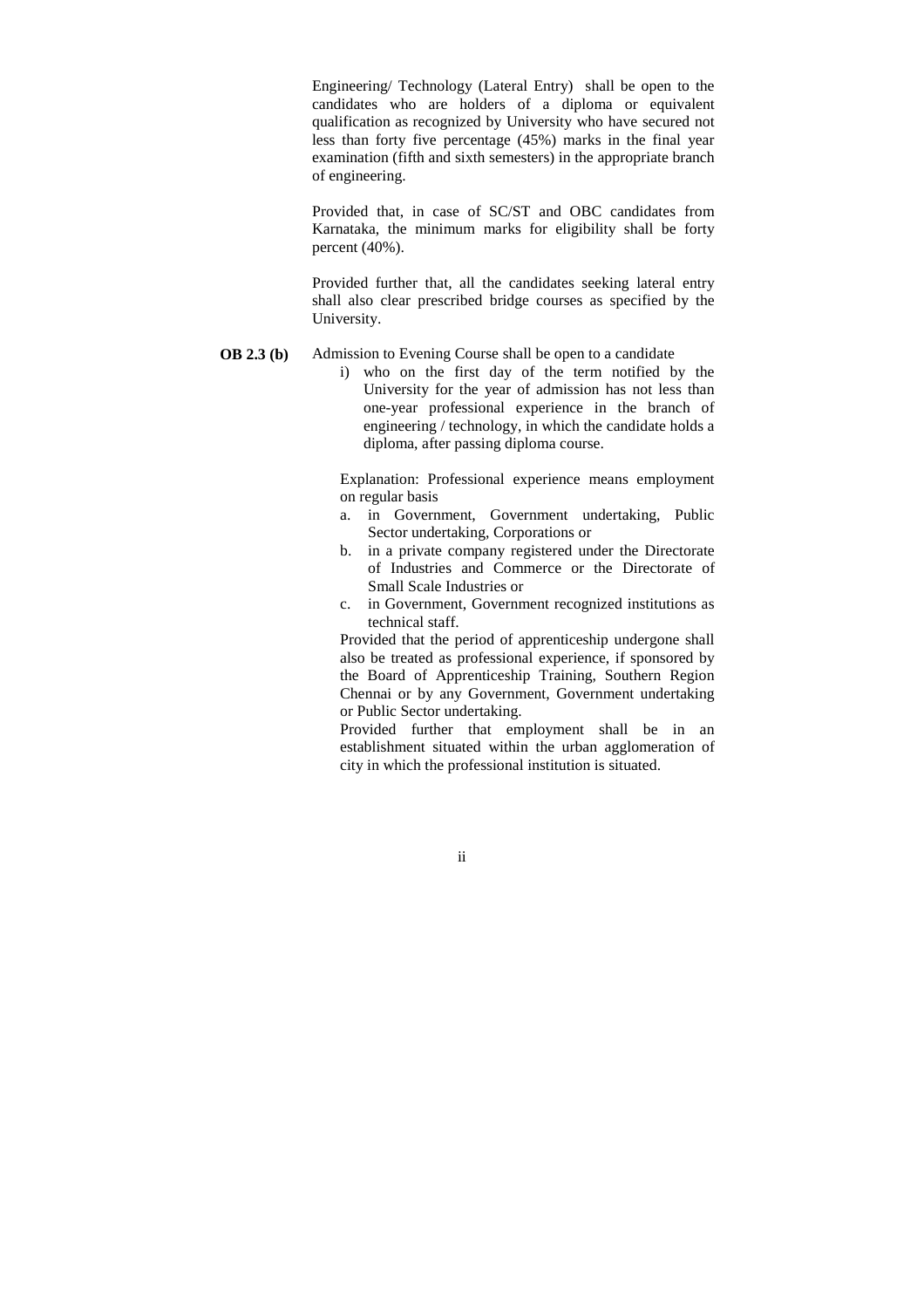**OB 2.4** Those candidates who have passed a qualifying examination other than the PUC II examination of the Pre-University Education Board of Karnataka, or Engineering Diploma Examinations of the Board of Technical Education of Karnataka, have to obtain eligibility certificate for seeking admission to B.E./B.Tech. Degree course from Visvesvaraya Technological University, Belgaum, or from the Principal of concerned Engineering College of Karnataka State.

# **OB 3 ATTENDANCE REQUIREMENT**

- **OB 3.1** Each semester is considered as a unit and the candidate has to put in a minimum attendance of 85% in each subject with a provision of condonation of 10% of the attendance by the Vice-Chancellor on the specific recommendation of the Principal of the college where the candidate is studying, showing some reasonable cause such as medical grounds, participation in University level sports, cultural activities, seminars, workshops and paper presentation, etc.
- **OB 3.2** The basis for the calculation of the attendance shall be the period prescribed by the University by its calendar of events. For the first semester students, the same is reckoned from the date of admission to the course as per CET allotment.
- **OB 3.3** The students shall be informed about their attendance position periodically by the colleges so that the students shall be cautioned to make up the shortage. The Principals of the affiliated Colleges shall submit the list of students who have been detained for shortage of attendance by the end of the semester to the Registrar (Evaluation) with a copy to the Registrar.

Provided that mere omission by the college to inform the student about the shortage of attendance shall not entitle him to appear for examination.

**OB 3.4** A Candidate having shortage of attendance in one or more subjects shall have to repeat the whole semester and such candidates shall not be permitted to take admission to next higher semester.

Such students shall take readmission to the same semester in the subsequent academic year.

iii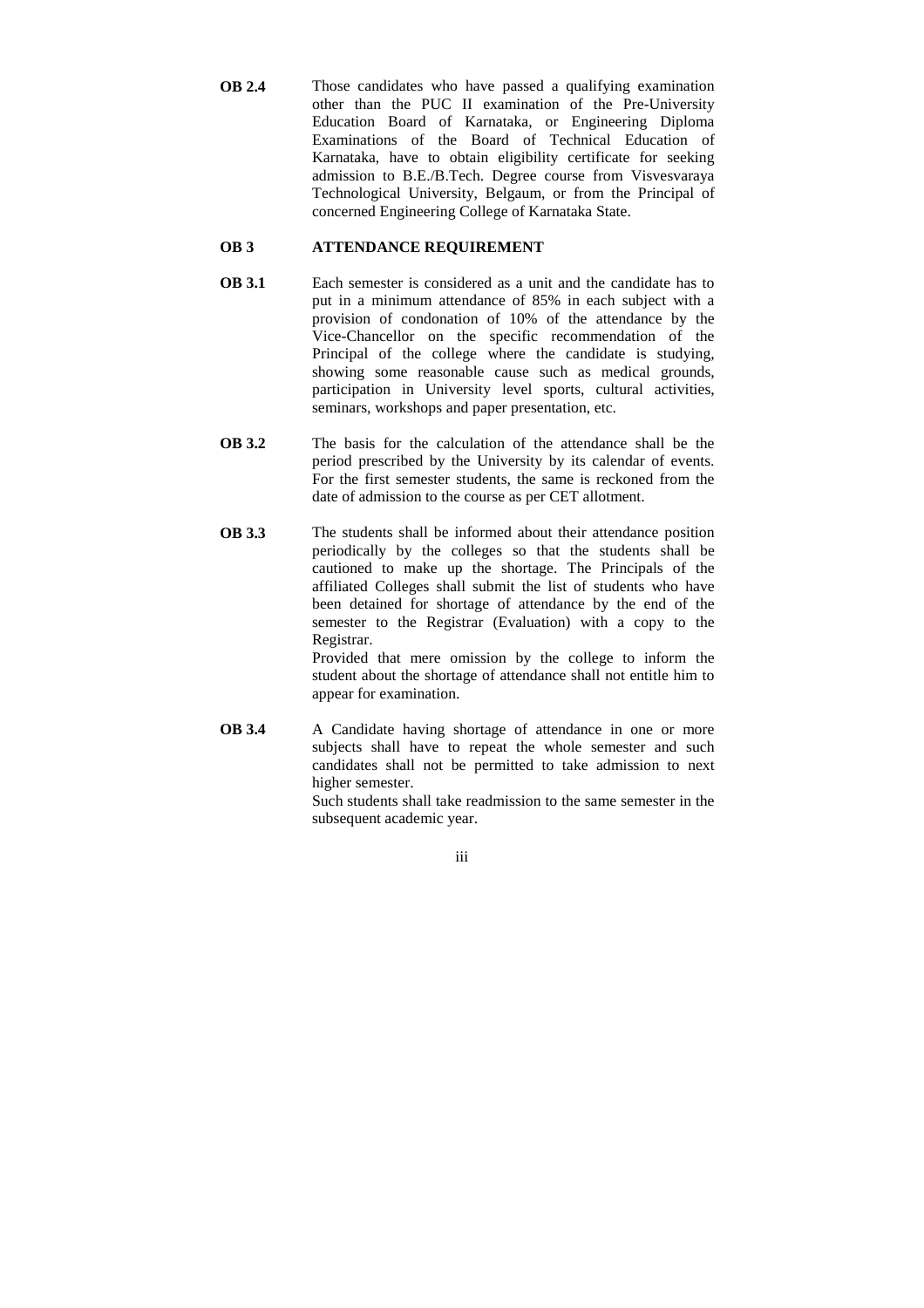### **OB 3.5 Temporary Discontinuation of course:**

A student, who wishes to temporarily discontinue the course and continue subsequently, has to obtain prior permission from the University by applying through the Principal. Such students have to take readmission to the same semester/year in the subsequent academic year. However, the candidate shall complete the course as per OB 6.2.

# **OB 4 INTERNAL ASSESSMENT MARKS**

- **OB 4.1** There shall be a maximum of 25 Internal Assessment Marks in each theory or practical papers. For seminars, the Internal Assessment marks shall be 50.
- **OB 4.2** The Internal Assessment marks in a theory subject shall be based on two tests generally conducted at the end of 8 and 12 weeks of each semester. An additional test may be conducted for desirous students before the end of the semester to give an opportunity to such students to improve their Internal Assessment Marks, subject to the provisions of OB 4.13. The test shall be answered in Blue Books with pages serially numbered. These blue books shall be kept in the custody of the Principal of the College until one month from the date of announcement of the result by the University. These shall be made available to University authorities for verification as per the directions of the Registrar (Evaluation)/ Registrar.
- **OB 4.3** •• Average of the better marks obtained from any two tests shall be the Internal Assessment Marks for the relevant subject.
- **OB 4.4** If a candidate remains absent for all the Internal Assessment tests conducted, the Internal Assessment Marks shall be marked as A for the subject against the University Seat Number (USN) of the candidate in the marks sheet submitted to the University by the Principal of the College.
- **OB 4.5** In the case of a Practical, the IA marks shall be based on the laboratory journals/reports and one practical test.

iv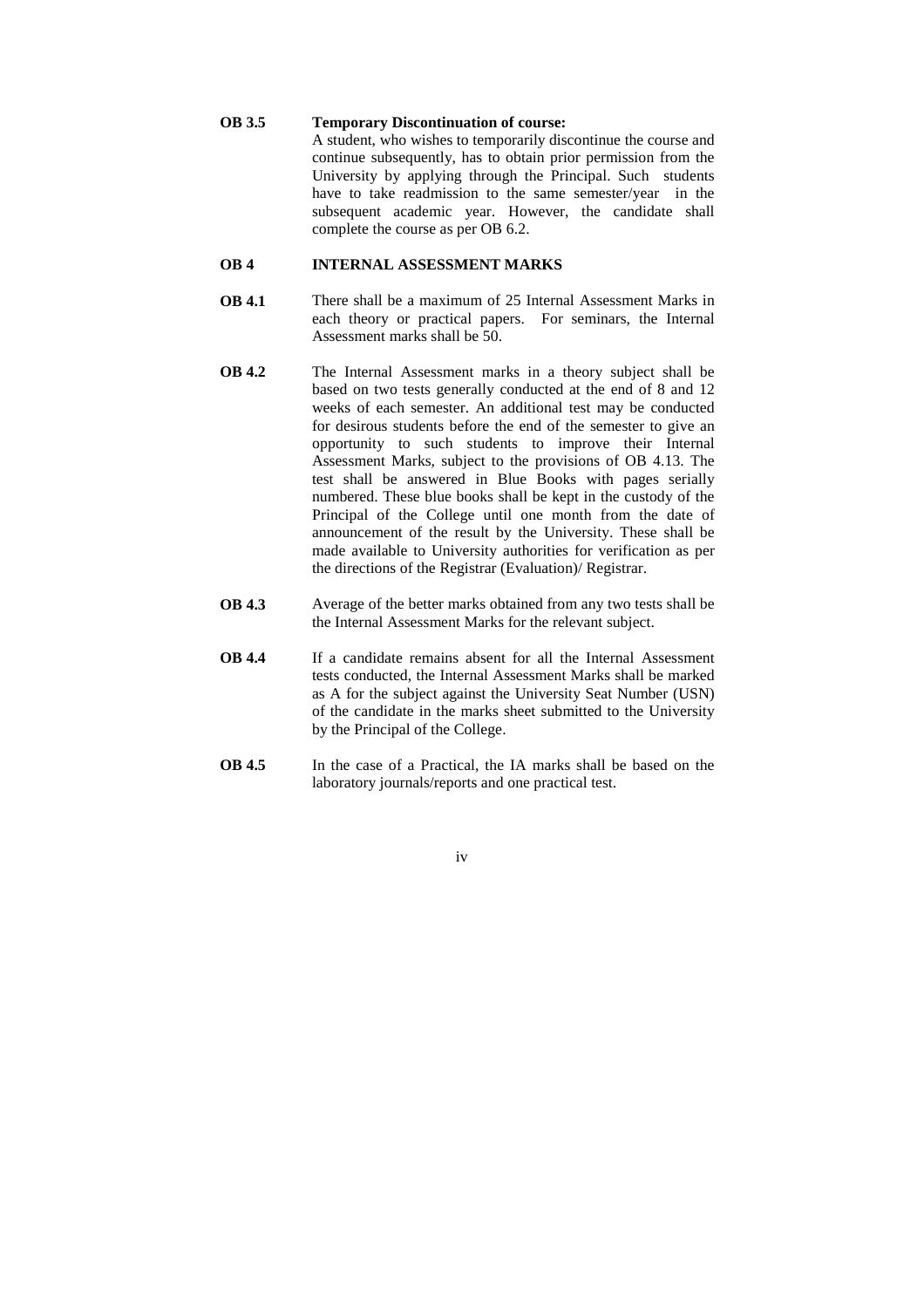- **OB 4.6** i) The IA marks for I year Computer Aided Engineering / Drawing:
	- a) 15 marks for class work (sketching and Computer Aided Engineering drawing).
	- b) 10 marks for test in the same pattern as that of the main examination (better of the two tests)
	- ii) The IA marks for other Drawings and Design Drawings offered by Various branches shall be based on the evaluation of the sheets and one test in the ratio 60:40.
- **OB 4.7** The IA marks in the case of Project and seminar in the final year shall be based on the evaluation at the end of  $8<sup>th</sup>$  semester by a committee consisting of the Head of the concerned Department and two senior faculty members of the Department, one of who shall be the project / seminar guide.
- **OB 4.8** The final list, incorporating corrections (if any) of IA marks awarded to the students in the Theory / Practical / Project work / Seminar, shall be displayed on the notice board of the college at least seven days before the closure of the semester and a certified copy of the same shall be sent by the Principals to the University Examination Section within the stipulated date. Every page of the IA marks sheets shall bear the signature of the concerned Teacher/Teachers, Head of the Department and Principal.
- **OB 4.9** Any corrections or over writing of IA marks shall bear the signature(s) of concerned Teacher(s) and in such cases the Head of the Department shall on every sheet indicate the number of corrections and attest it with his signature.
- **OB4.10 (a)** A candidate failing to secure a minimum of 50% of the IA marks (12/25) in Practical, 50% of marks in project work, shall not be eligible for the practical / project in the University examination.
- **OB4.10 (b)** For seminars, the minimum requirement of IA marks shall be 40% of the maximum.
- **OB 4.11** Such candidates as mentioned in OB 4.10, shall repeat the laboratory work/project work during the subsequent semester(s) and secure at least the minimum marks prescribed.

v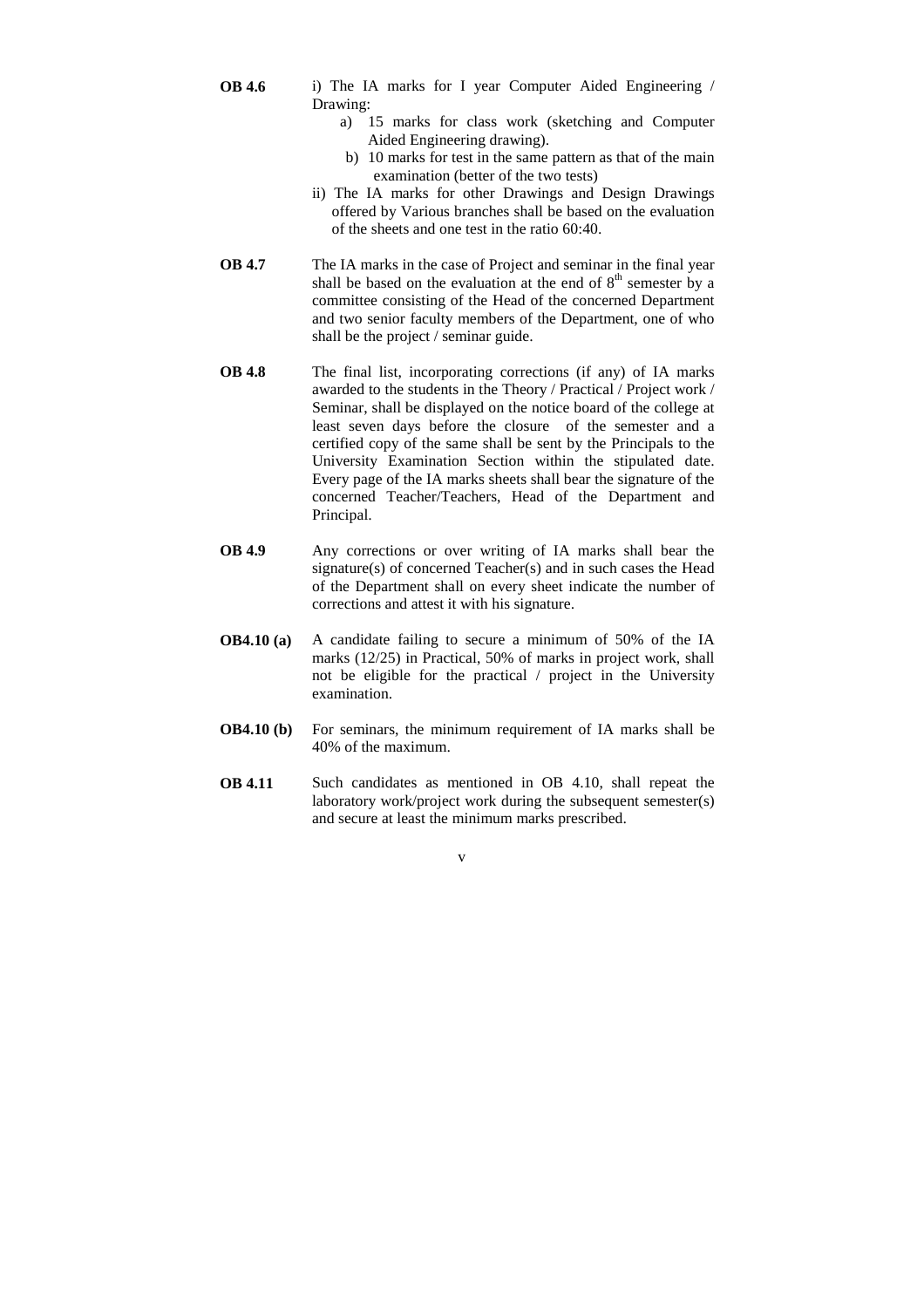- **OB 4.12** For theory subjects, there shall not be any minimum requirements of IA marks.
- **OB 4.13** Improvement of IA marks shall not be allowed a. In theory subjects and b. in Laboratory / Workshop / Seminar where the candidate has already secured the minimum required marks.
- **OB 4.14** IA marks of those candidates to whom OB 4.11 is applicable, shall be sent separately to the Registrar (Evaluation).
- **OB 4.15** IA marks shall reach the University before the commencement of examination. After the submission of Internal Assessment marks to the University, any request for change of IA marks shall not be considered under any circumstances.

### **OB 5 ELIGIBILITY FOR PASSING**

- **OB 5.1 (a)** For a pass in a theory subject/drawing, the candidate shall secure minimum of 35% of the maximum marks prescribed in the University examination and 40% of marks in the aggregate inclusive of the IA marks.
- **OB 5.1 (b)** For a pass in a Practical/Project/Viva-voce examination, a candidate shall secure a minimum of 40% of the maximum marks prescribed for the University Examination in the relevant Practical/Project/Viva-voce.
- **OB 5.1 (c)** For a pass in Seminar, a candidate shall secure a minimum of 40% of the maximum marks prescribed.
- **OB 5.2** The candidates who do not satisfy the condition OB 5.1 shall be deemed to have failed in that subject and may reappear for the University examination in the subsequent examinations. However, the IA marks awarded to the candidate/s at first attempt in the concerned theory subject will be carried forward. In case of Practicals/Projects/Seminar revised marks will be taken as per regulations OB 4.10 (a  $&$  b) and OB 4.11.
	- vi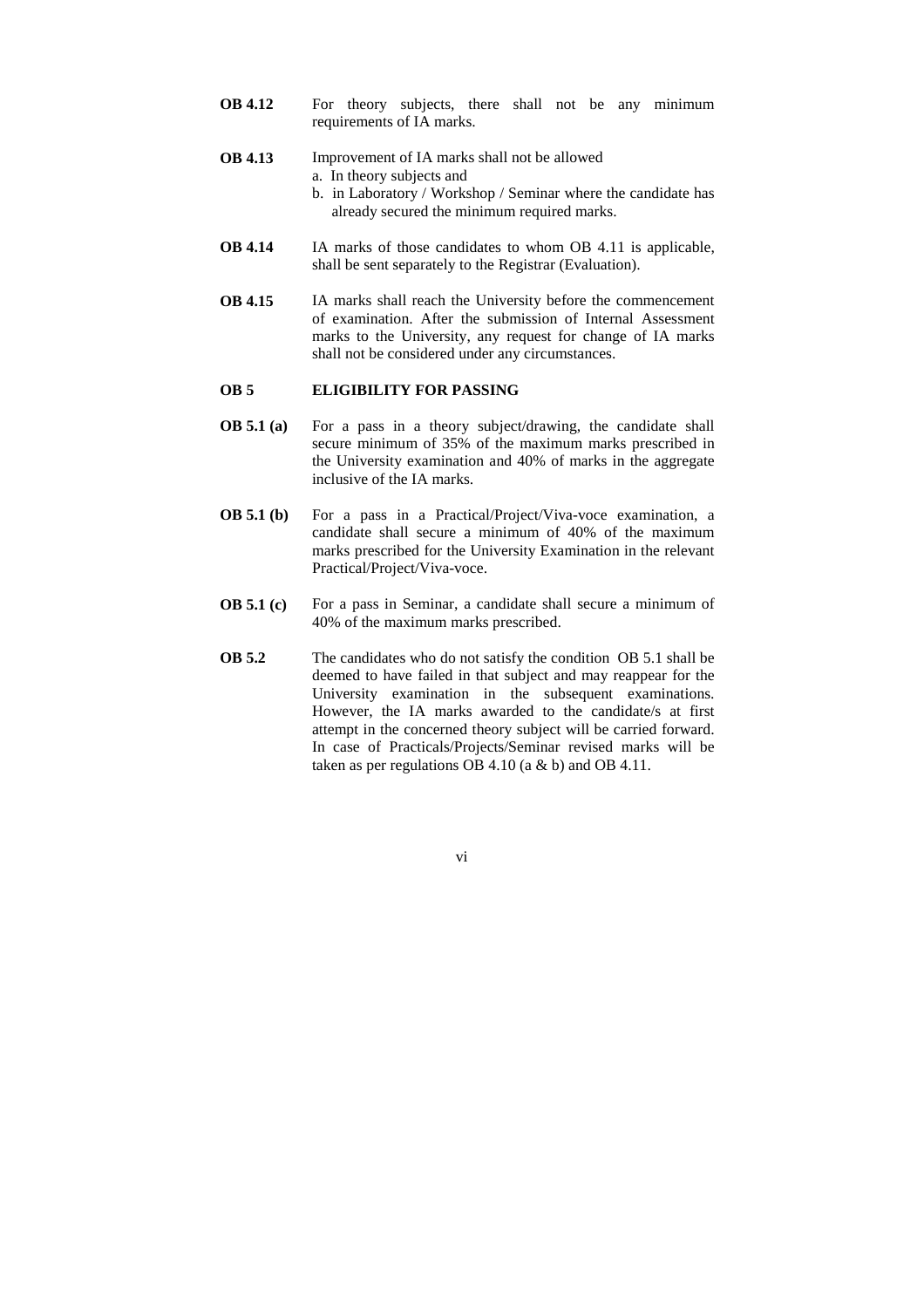- **OB 5.3** The candidate who passes a subject of a semester as per OB 5.1 is not allowed to appear for the same again, unless he/she opts for rejection of results as per OB 5.4, 5.5, 5.6, 5.7 & 5.8.
- **OB 5.4** A candidate may at his desire reject his total performance of a semester (including IA marks) or he may reject the result of his performance in University examination of a semester only. Provided that the rejection is permitted only once during the entire course of study.
- **OB 5.5** The candidate who desires to reject the performance as per OB 5.4 shall reject performance in all the subjects of the semester, irrespective of whether the candidate has passed or failed in any subject. However, the rejection of performance of  $8<sup>th</sup>$  semester project results shall not be permitted.
- **OB 5.6** A candidate who desires to reject the total performance of the semester including Internal Assessment, has to take readmission for the relevant semester. Application for such readmission shall be sent to the Registrar, through the Principal of College within 30 days from the date of the announcement of the results. Late submission of application shall not be accepted for any reasons. Readmission to First semester in such cases will not be considered as fresh admission i.e., the candidate will continue to have the same University Seat Number, which was allotted earlier.
- **OB 5.7** The candidate, who desires to reject only the results of University examination of a semester and does not desire readmission, shall be permitted to re-appear for examinations of all the subjects of the semester in the subsequent examinations. However, the IA marks obtained by the candidate in the rejected semester shall be retained. Applications for such rejection shall be sent to the Registrar (Evaluation) through the Principal of the College within 30 days from the date of announcement of the results. Late submission of applications shall not be accepted for any reasons.

vii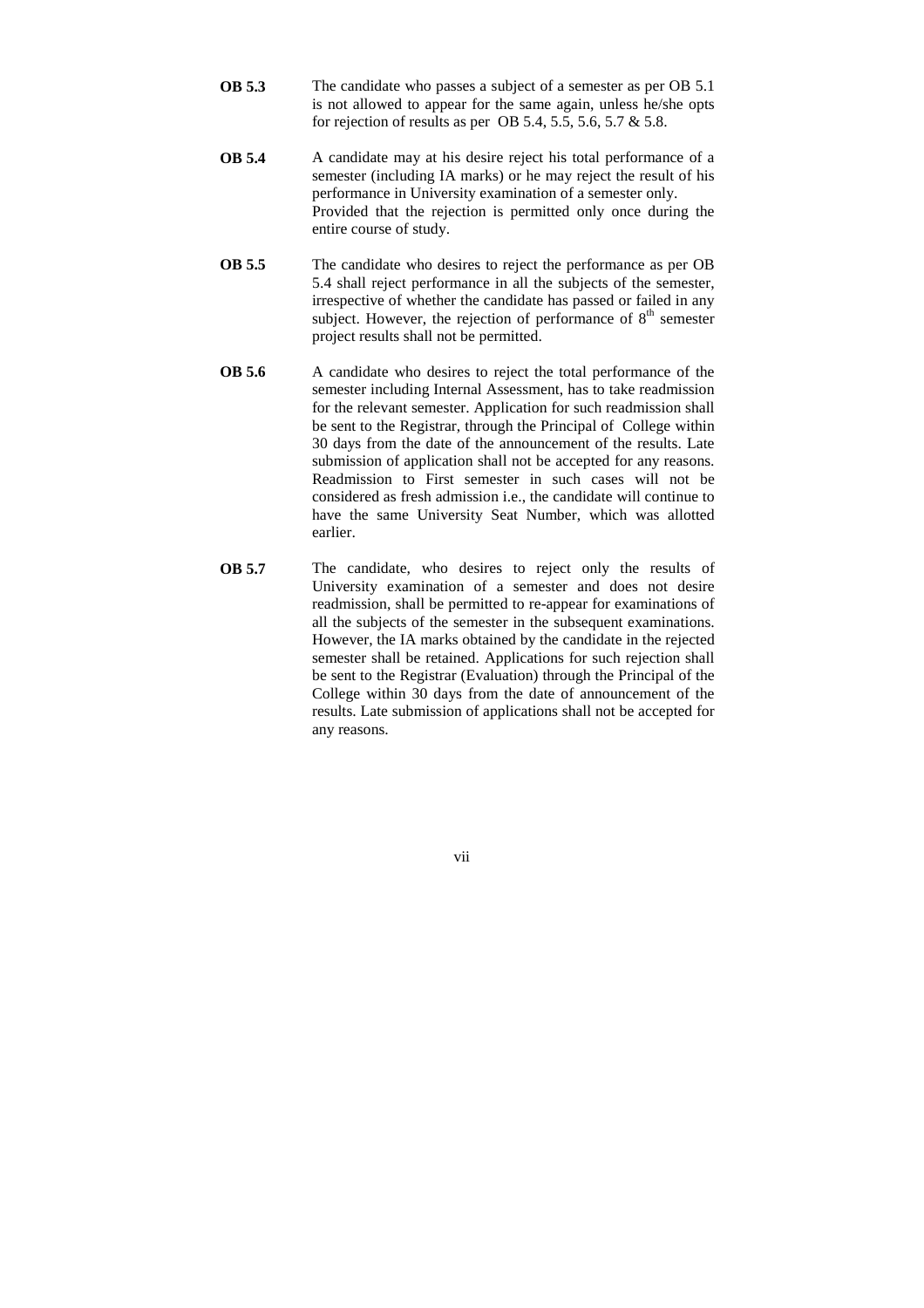If the rejection of the University examination results of the semester happens to be of an odd semester, the candidate shall be allowed to take admission to the immediate next even semester. However, if the rejection of the University result is of even semester, the candidate shall not be allowed to take admission to the next odd semester.

- **OB 5.8** Such candidates who opt for rejection at final year are eligible for the award of class and distinction at the B.E./ B.Tech., degree level, but are not eligible for the award of ranks.
- **OB 5.9** A candidate shall be declared to have completed the course of B.E./B.Tech. degree, provided the candidate has undergone the stipulated course work in all eight semesters as per the regulations.

### **OB 6 MAXIMUM DURATION FOR COURSE COMPLETION:**

- **OB 6.1** A candidate who has not obtained the eligibility for third semester after a period of three academic years from the date of first admission shall discontinue the course. However, the candidate is eligible for readmission for first year B.E./B.Tech. in respective College of the University and he/ she shall be allotted a University Seat Number (USN) without any change in the year of admission in the USN but the serial number of the candidate shall start with six hundred (6XX) series in the same branch. (Amended and approved in  $52<sup>nd</sup>$  E.C. Res. No. 2.4)
- **OB 6.2** The candidate shall complete the course within a period of eight academic years from the date of first admission, failing which he/she has to discontinue the course.

Provided that the candidates admitted under lateral entry scheme shall complete the course within a period of six academic years from the date of first admission, failing which he / she has to discontinue the course.

(Amended and approved in  $74<sup>th</sup>$  E.C. Res. No. 6.1 dated 12-8-2008)

viii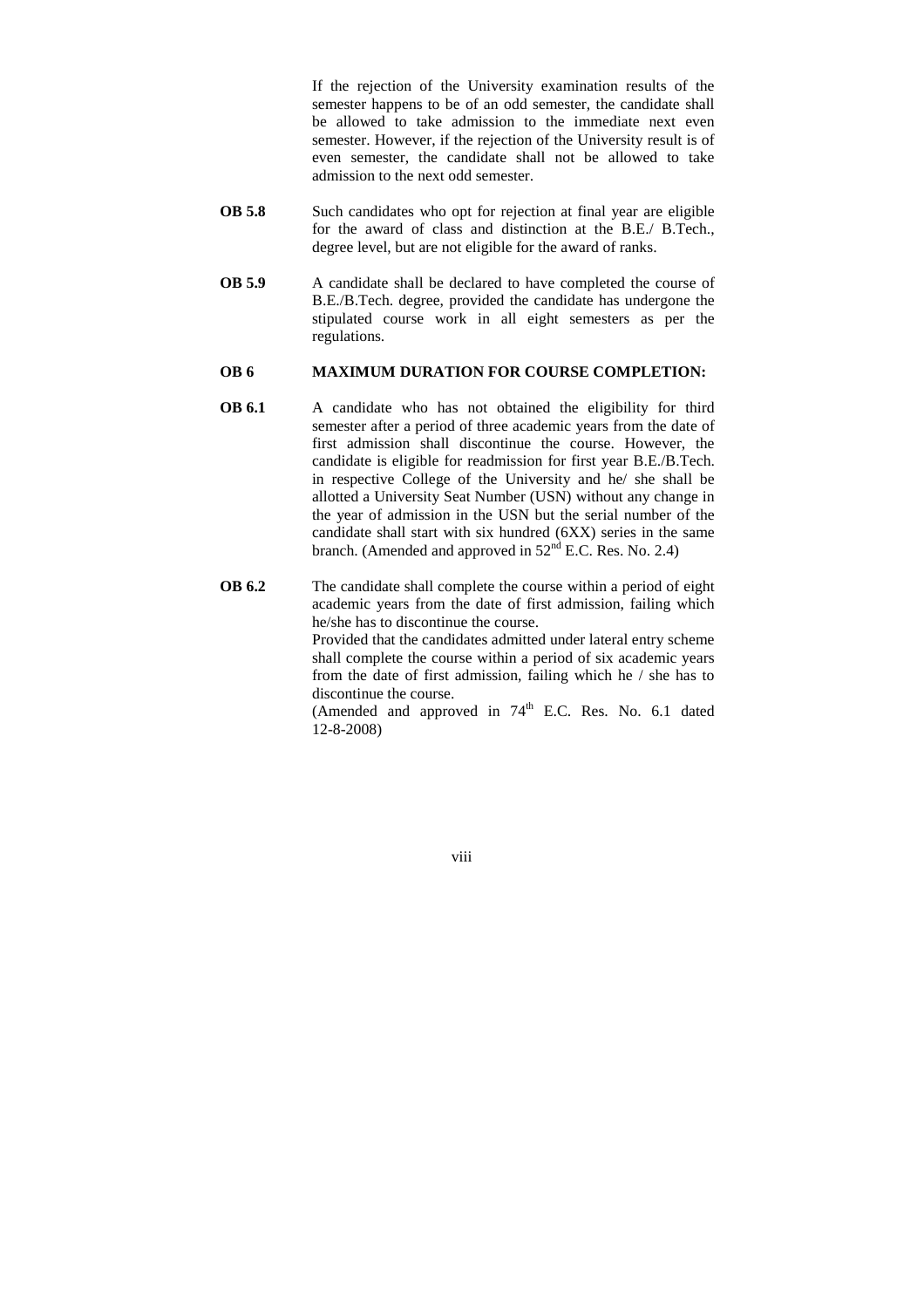### **OB 7 PROMOTION AND ELIGIBILITY FOR THE EXAMINATIONS**

- **OB 7.1** There shall not be any restriction for promotion from odd semester to the next even semester, provided the candidate has fulfilled the attendance requirement.
- **OB 7.2** A candidate is eligible for promotion from even semester to the next odd semester (i.e. to the next academic year) if the candidate has not failed in more than four heads of passing of the immediately preceding two semesters and has passed in all the subjects of all the still lower semester examinations. A theory or practical shall be treated as a head of passing.

### **Illustrations**

- a. A candidate seeking eligibility to  $3<sup>rd</sup>$  semester should not have failed in more than 4 heads of passing of first and second semesters taken together.
- b. A candidate seeking eligibility to  $5<sup>th</sup>$  semester should have passed in all the subjects of  $1<sup>st</sup>$  and  $2<sup>nd</sup>$  semesters and should not have failed in more than 4 heads of passing of third and fourth semesters taken together.
- c. A candidate seeking eligibility to  $7<sup>th</sup>$  semester should have passed in all the subjects up to 4<sup>th</sup> semester and should not have failed in more than 4 heads of passing of  $5<sup>th</sup>$  and  $6<sup>th</sup>$ semesters taken together.

### **OB 8 ELECTIVES**

- **OB 8.1** A candidate shall take one elective in 6<sup>th</sup> semester from 'Group A', two electives in  $7<sup>th</sup>$  semester (one each from groups  $B'$  and  $C'$ ) and two electives in  $8<sup>th</sup>$  semester (one each from groups 'D' and 'E'). There shall be a minimum of three electives are to be listed in every group.
- **OB 8.2** The minimum number of students to be registered for an Elective to be offered shall be not less than ten.
- **OB 8.3** A candidate shall exercise his option in respect of electives and register for the same at the beginning of concerned semester. The candidate may be permitted to opt for change of elective subject within 15 days from the date of commencement of the semester as per the calendar of the University.

#### ix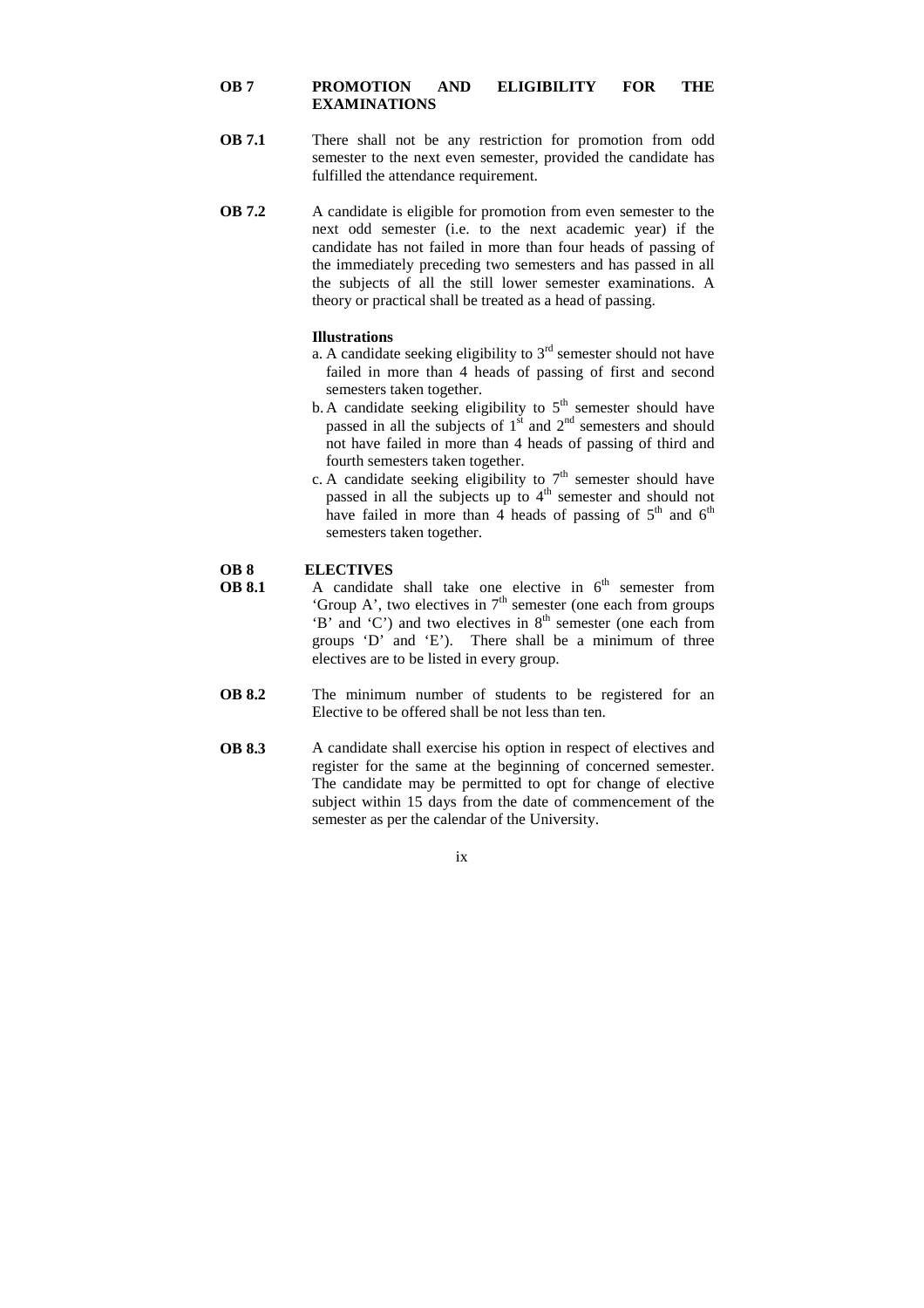#### **OB 9 SEMINAR AND PROJECT**

- **OB 9.1** Seminar topic shall be selected from the emerging technical areas only.
- **OB 9.2** Project work at 8th semester shall be completed batch wise, each batch consisting of a maximum of four candidates.
- **OB 9.3** *Viva-Voce* examination in project work shall be conducted batch-wise.

### **OB 10 AWARD OF CLASS AT SEMESTER LEVEL**

- **OB 10.1** For the award of First Class with Distinction in a semester, the candidate shall have secured not less than 70% marks in aggregate in the first attempt and shall have passed in all subjects in one or more attempts.
- **OB 10.2** For the award of First Class in a semester examination, the candidate shall have securing not less than 60% but less than 70% marks in aggregate in first attempt and shall have passed in all subjects in one or more attempts.
- **OB 10.3** A candidate who secures in a semester less than 60% of marks in aggregate in first attempt and passes in all the subjects in one or more attempts, shall be declared to have passed the semester examination in only Second Class.

# **OB 11 AWARD OF CLASS AT DEGREE LEVEL**

- **OB 11.1** The Bachelor Degree in Engineering/Technology shall be awarded to the candidates who have passed all the stipulated examinations from  $1<sup>st</sup>$  to  $8<sup>th</sup>$  semesters. However, declaration of the class of the degree shall be based on the performance of the candidate in first attempt from  $5<sup>th</sup>$  to  $8<sup>th</sup>$  semester examinations taken together.
- **OB 11.2** A candidate who has passed in all subjects of  $1<sup>st</sup>$  to  $8<sup>th</sup>$  semester securing not less than 70% marks in the first attempt of  $5<sup>th</sup>$  to  $8<sup>th</sup>$ semesters taken together shall be declared to be eligible for the award of the B.E. / B.Tech. degree in first class with distinction.

x and the state of the state of the state of the state of the state of the state of the state of the state of the state of the state of the state of the state of the state of the state of the state of the state of the stat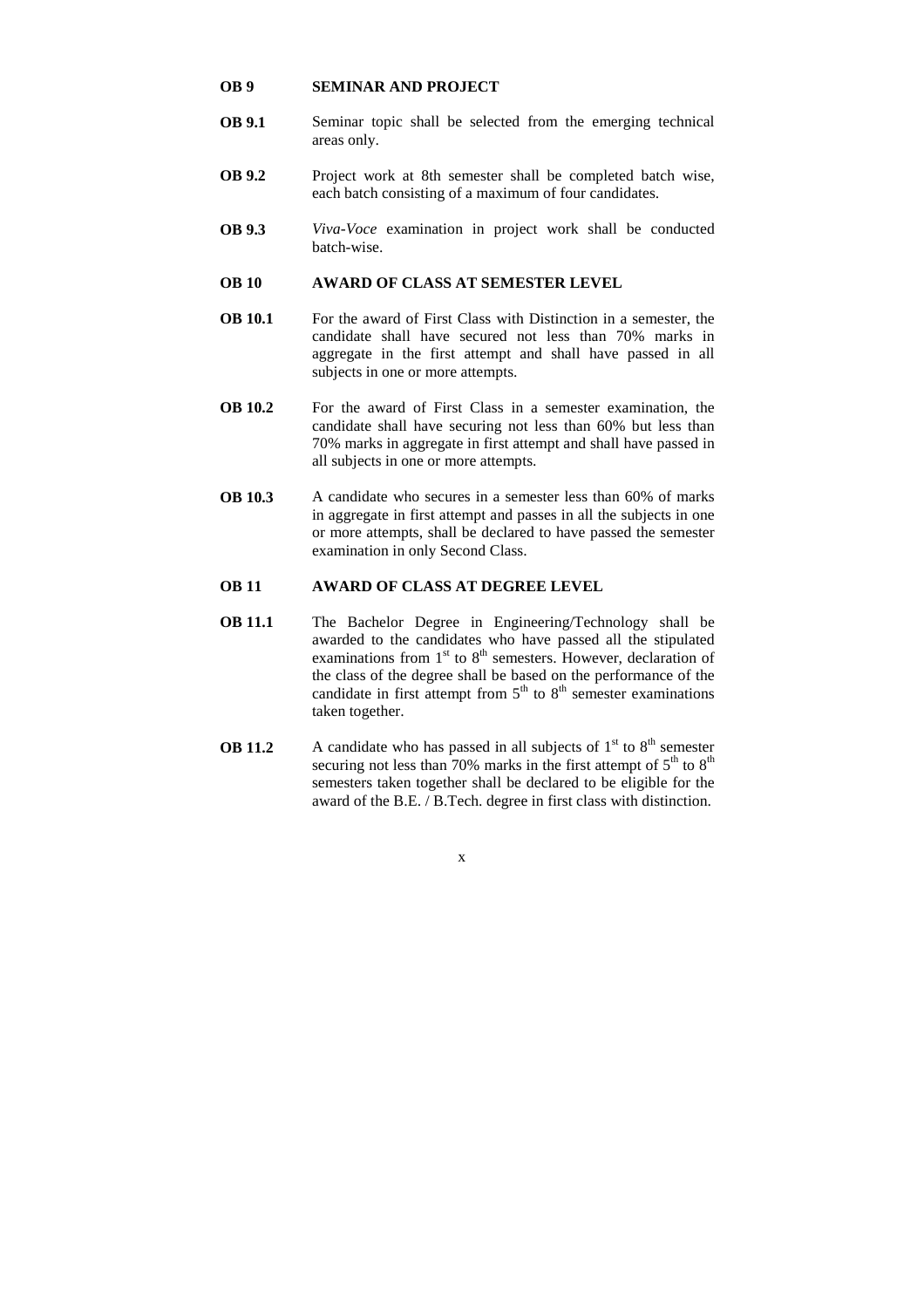- **OB 11.3** A candidate who has passed in all subjects of  $1<sup>st</sup>$  to  $8<sup>th</sup>$  semester securing not less than 60% but less than 70% of marks in aggregate in the first attempt in  $5<sup>th</sup>$  to  $8<sup>th</sup>$  semester examinations taken together shall be declared to be eligible for the award of the B.E./ B.Tech. degree in First Class.
- **OB 11.4** A candidate who has passed in all subjects of  $1<sup>st</sup>$  to  $8<sup>th</sup>$  semester securing less than 60% in aggregate in the first attempt in 5th to 8th semesters shall be declared to be eligible for the award of the B.E. / B.Tech. degree in Second Class.
- **OB 11.5** The marks secured by the candidate in a semester examination after rejecting the results shall also be taken as first attempt marks and shall be considered for the award of class of the Semester/ Degree but not for award of rank.

# **OB 12 AWARD OF PRIZES, MEDALS & RANKS**

- **OB 12.1** For the award of Prizes and Medals, the conditions stipulated by the Donor may be considered subject to the provisions of the statutes framed by the University for such awards.
- **OB 12.2** For award of ranks in a branch, a minimum of 10 candidates should have appeared in the  $8<sup>th</sup>$  semester examination. The total number of ranks awarded shall be 10% of total number of candidates appeared in  $8<sup>th</sup>$  semester or 10 whichever is less in that branch.
- **OB 12.3** For award of rank in a branch of Engineering / Technology, the aggregate marks secured by the candidate from  $5<sup>th</sup>$  semester to  $8<sup>th</sup>$  semester shall be considered. A candidate shall be eligible for a rank at the time of award of degree in each branch of Engineering / Technology, provided the candidate
	- a. Has passed  $1<sup>st</sup>$  to  $8<sup>th</sup>$  semester in all the subjects in first attempt only
	- b. Has not repeated/rejected any of the lower semesters.
		- xi